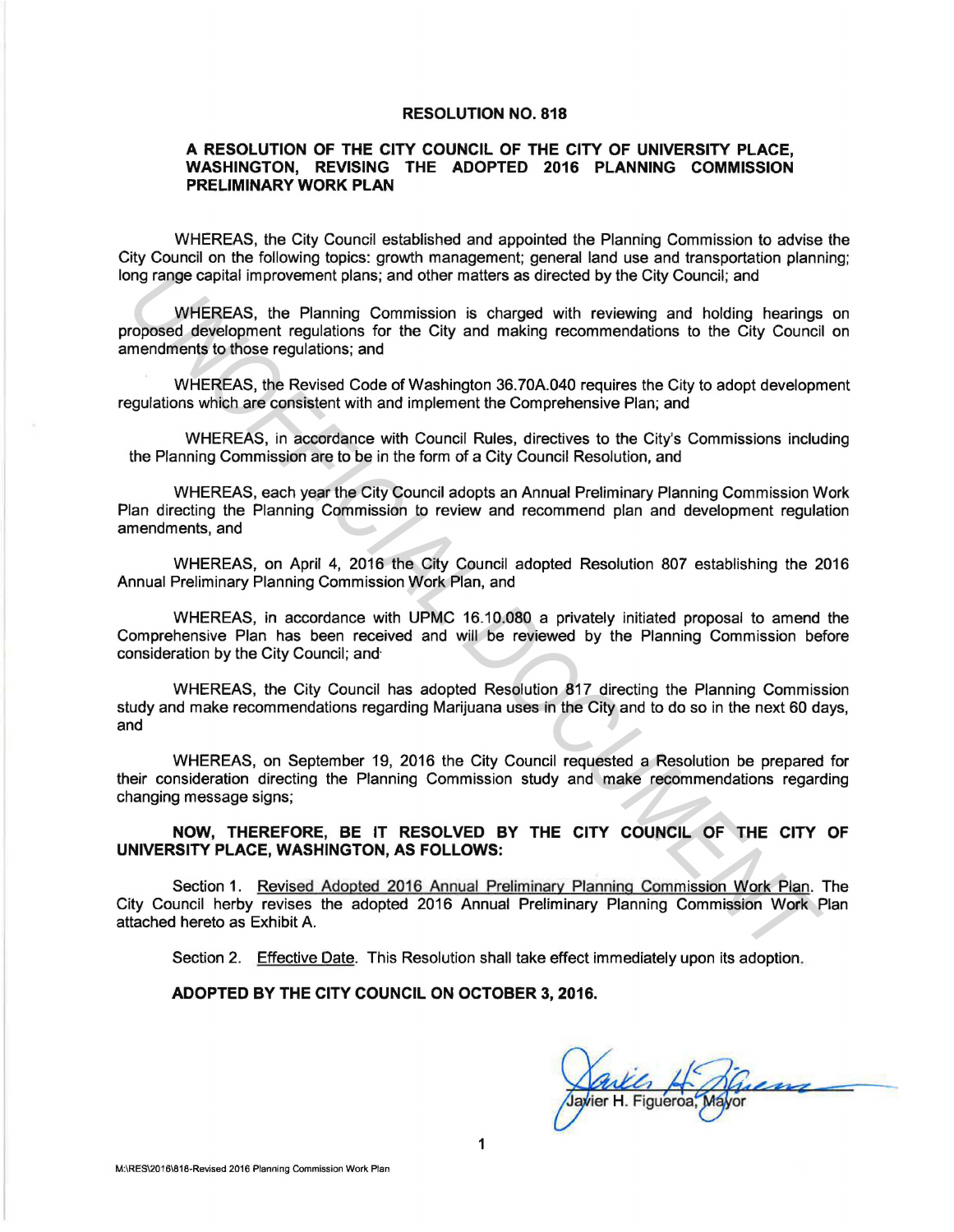**ATTEST:** 

 $\mathcal{L}_{\mathcal{A} \mathcal{A} \mathcal{A}}$  $\overline{\phantom{a}}$ Entelita Genetia, City Clerk

 $\overline{A}$ VED AS TO FORM:<br>Ictor, City Attorney **UNITARIAL DOCUMENTAL DE CANSO EN CANSO DE CANSO DE CANSO DE CANSO DE CANSO DE CANSO DE CANSO DE CANSO DE CANSO DE CANSO DE CANSO DE CANSO DE CANSO DE CANSO DE CANSO DE CANSO DE CANSO DE CANSO DE CANSO DE CANSO DE CANSO DE**